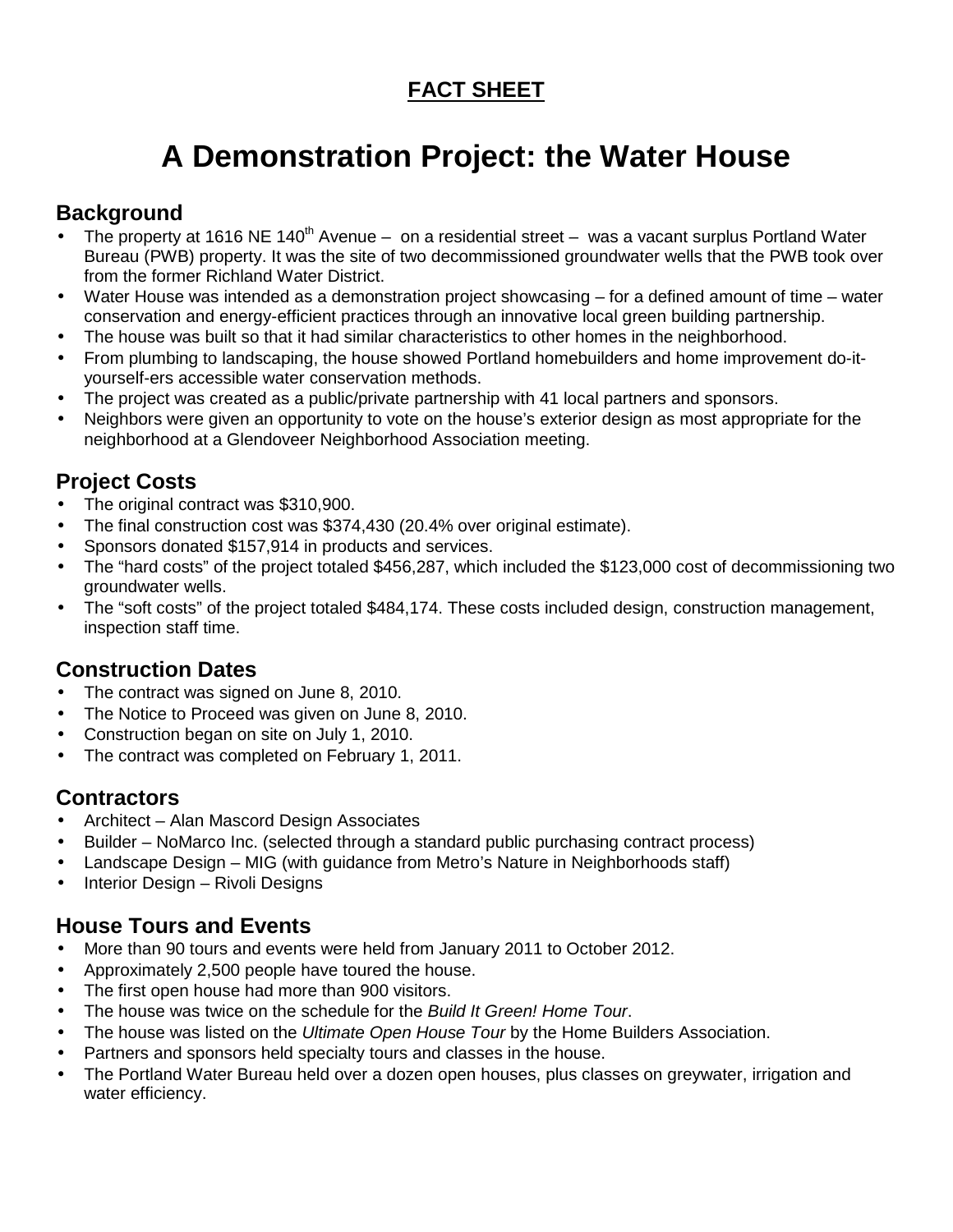#### **Certification**

- **Earth Advantage® certified platinum** rigorous third-party verified Energy Efficiency.
- **WaterSense** The Water House is the first WaterSense certified home in Oregon**.** WaterSense for New Homes is a new EPA certification program for homes that use water efficiently - 20% more efficiently than a standard new home.
- **ENERGY STAR certified**

#### **Water Conservation**

- **Grey water recycling system** each system fills up to 5 gallons of water from hand washing/tooth brushing. Automatic filter cleans the gray water of soap scum/tooth paste. Very easy to install/maintain, and they can be retrofitted depending on space.
- **Kohler donated all the plumbing fixtures that are EPA WaterSense certified** the perceived flow is normal, but actual water savings will add up to 500 gallons a year.
- **High-Efficiency Toilets** that save up to 4,000 gallons a year. Dual flush 1.6/.8 gallons.
- **Landscaping** includes low water use plants, drip irrigation for the first years (none after that), and plenty of organic amendments/mulch.

#### **Exterior Features**

- **Solar reflective roofing shingles made from recycled materials** by local company, Malarkey Roofing
- **Porous pavement** by Evolution Paving reduces stormwater runoff.
- **Decking is made of FSC certified Tigerwood** from Ecohaus.
- **Garage door is EcoBuilt from 100% recycled wood fiber** by Overhead Door.
- **Siding is cement-fiber** from James Hardie Building Products and has a 50-year guarantee.
- **Recycled paint** is a custom line of colors made from recycled paint by MetroPaint
- **Extended Eaves** help cool a home by providing shade and protecting from the elements, extending the life of materials.
- **Radon mitigation** by Cascade Radon.
- **Water-friendly landscaping** has a rain garden, eco-lawn, and native plants from Portland Nursery.

#### **Energy Efficiency Features**

- **Slab insulation** regulates hot/cold exchange between the slab and the outside environment
- **Spray in-place foam** insulation seals beyond normal standard by filling voids that traditional insulation cannot seal. Demilec product is made of soy, installed by Western Spray Foam.
- **Ductless Heat Pump System** (Mini-split) improves the energy efficiency by eliminating air loss into attics and crawlspaces, as well as leaks in traditional ducts. Daikin mini-splits are very accurate in their temperature control and avoid overheating/cooling unused spaces.
- **ConvectAir electric heaters** pull air from the floor to circulate heat efficiently.
- **High Efficiency Electric Water Heater** uses 10-20% less energy by current federal standards.
- **ENERGY STAR Refrigerator** use 20% less energy than federal standards, and uses 40% less energy than refrigerators from before 2001. Donated by BASCO and FisherPaykel.
- **ENERGY STAR® Premium Lighting Package** 100% of all lighting fixtures feature ENERGY STAR® products and uses up to 75% less energy than standard lighting. Donated by Cascade Lighting.
- **Energy Truss** design allows for attic insulation to the wall's edge, increasing energy savings.
- **Intermediate Framing** This home uses framing techniques to improve opportunities for installing insulation in wall cavities.